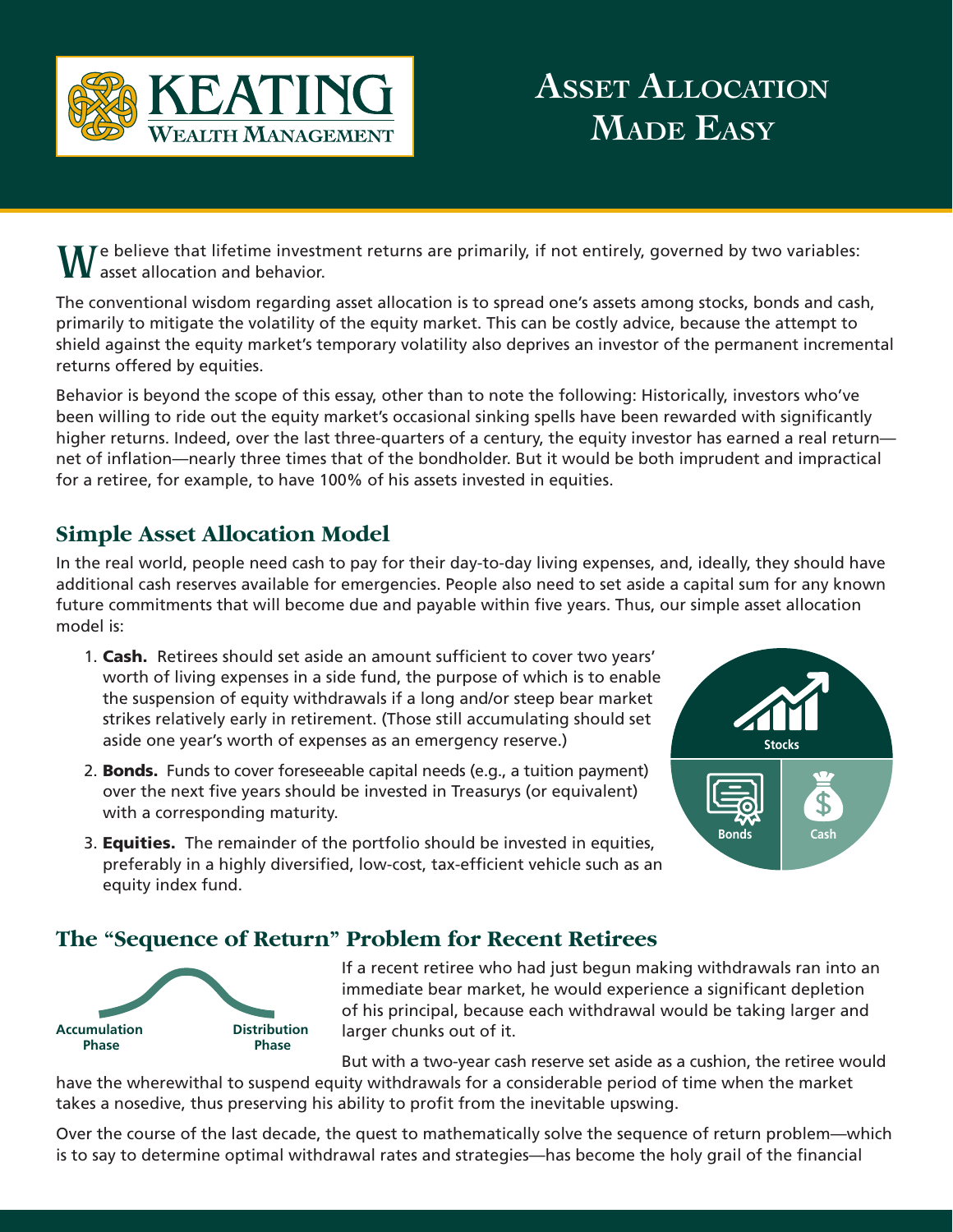planning profession. But humans are emotional, so for any strategy to work in the real world it has to be simple to implement and comfortable to adopt behaviorally. In that vein, we offer the following tactic as a mechanism for the retiree relying on equity withdrawals to cope with the onset of a bear market *early in the retirement period*.

We recommend that any time the value of his equity portfolio drops more than 25% from its peak, the retiree suspends selling equities and instead starts drawing money from his cash reserve side fund. And whether it's a 25% decline or some other pre-determined level, *the important thing is establishing that number at the outset and sticking to it when the market falls*. (In the case study that follows, we illustrate numerically why two years is adequate to ride out even a severe bear market.)

Over time, the pressing need for the side fund withers away, because historically the 10% annual return of equities has been three times higher than the 3% annual increase in the cost of living. Thus, even as withdrawals rise to keep pace with inflation, the account value of the equity portfolio will in the long run be continuing to grow as well—though at a *multiple* of the cost of living. That is, in fact, why one owns equities in the first place.

But let's return to our illustration where the recent retiree has encountered a bear market and suspended his equity withdrawals. This leads us to two related methodological questions:

- 1. What is the threshold for resuming the sale of equities to fund withdrawals?
- 2. Once the crisis is past, what's the best way to replenish that depleted cash reserve?



#### **Resumption of Sales**

Historically, a bear market—defined as a peak-to-trough decline of 20%—occurs on average once every five to six years. There have been 11 bear markets since the end of World War II, with an average decline of 34% and an average peak-to-trough duration of 16 months. Six of the bear markets had declines of 30% or more, and five of the bear markets have lasted for 18 months or more. Under this framework, once the 25% tripwire has triggered, the cessation of withdrawals will continue for 24 months until the cash account has been depleted. Thereafter, one will resume selling equities to fund withdrawals.



## **Refilling the Tank**

As with the original 25% tripwire number, there can be more than one methodology that works for determining when and how to restock the emergency tank. It might be tempting to do that as soon as possible, but that's likely to end up being a costly choice.

Since bear markets—especially major ones—tend to be relatively far apart, there's bound to be at least a few years between them, which offers an opportunity to let the equity portfolio take advantage of the market recovery before funneling funds back into the rainy-day account. Equally important, long/deep declines are often followed by dramatic recoveries. Recent example: The S&P 500 almost quadrupled in the eight years following the bottom of the Great Panic (March 9, 2009).

So when is the best time to start rebuilding that cash account? Well, we'd want to see a significant recovery first, but we never want to try to time the market, because it can't be done. Instead, we look for another trigger point based on the valuation of the stock market, such as an S&P 500 12-month forward P/E ratio of 20x, which is about 25% higher than the long-term forward P/E ratio average of 16x, and which would therefore indicate a fairly robust recovery.

Once the valuation threshold is reached, it's time to stop reinvesting dividends and let them flow over to the side fund (if that wasn't already the case). Another option is to take advantage of any market appreciation beyond the annual withdrawal rate by selling off the overage. Once the reserve tank has been refilled, dividends can be reinvested and appreciate over time along with the market.